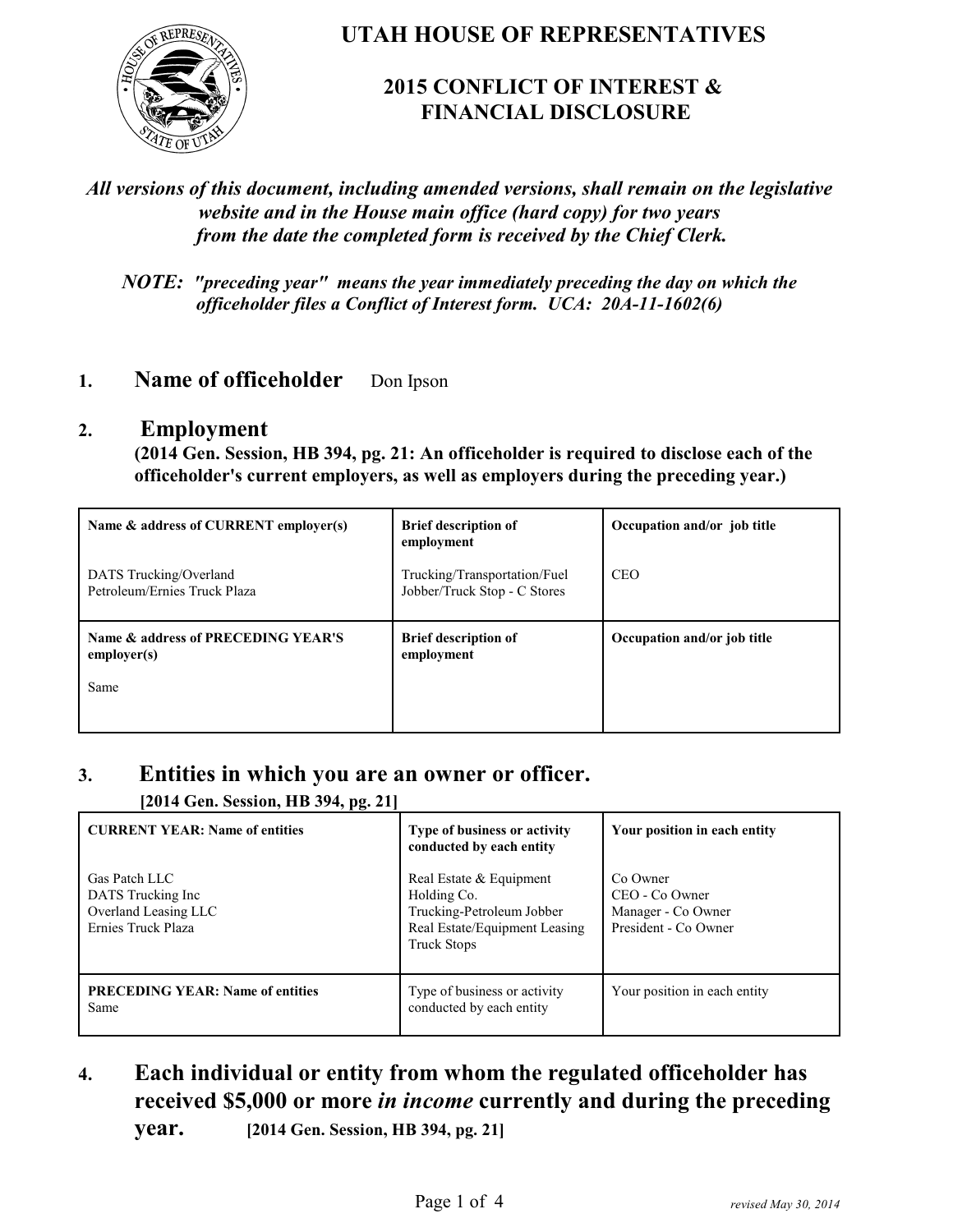**NOTE: UCA 20A-11-1604 (5) (b): "in making the disclosure . . ., a regulated officeholder who provides goods or services to multiple customers or clients as part of a business or a licensed profession is only required to provide the information described in Subsection (4)(e) in relation to the entity or practice through which the regulated officeholder provides the goods or services and is not required to provide the information described in Subsection (4)(e) in relation to the regulated officeholder's customers or clients."**

| Name of individual or entity     | Type of business or activity conducted by the entity |
|----------------------------------|------------------------------------------------------|
| DATS Trucking/Overland Petroleum | Trucking-Petroleum Jobber                            |
| Ernie's Truck Plaza              | Retail Truck Stop                                    |
| Overland Leasing LLC             | Real Estate & Equipment Holding Company              |

### **5. Each entity in which you currently hold any stocks or bonds having a fair market value of \$5,000 or more, including info for the preceding year.**

 **(excludes funds that are managed by a third party, including blind trusts, managed investment accounts, and mutual funds). [2014 Gen. Session, HB 394, pg. 21]**

| Name of entity       | Type of business or activity conducted by the entity |
|----------------------|------------------------------------------------------|
| DATS Trucking Inc    | <b>Truck Transportation</b>                          |
| Ernie's Truck Plaza  | <b>Truck Stops</b>                                   |
| Overland Leasing LLC | Real Estate & Equipment Leasing                      |
| Gas Patch            | Real Estate & Equipment Holding Co.                  |
| Village Bank         | Commercial Bank                                      |

## **6. Entity or organization for which you serve on the board of directors or in any other type of paid leadership capacity (include current and**

**preceding year). [2014 Gen. Session, HB 394, pg. 21]**

 *\* (only required to list those entities not already listed in responses to questions 3,4, or 5)*

| Name of entity or organization             | Type of business or activity conducted by<br>the entity | Your position in the entity or<br>organization |
|--------------------------------------------|---------------------------------------------------------|------------------------------------------------|
| <b>DATS Trucking/Overland</b><br>Petroleum | <b>Transportation/Fuel Jobber</b>                       | <b>CEO - CoOwner</b>                           |
| <b>Ernie's Truck Plaza</b>                 | <b>Truck Stops</b>                                      | <b>President - CoOwner</b>                     |
| <b>Zion's Bank</b>                         | <b>Commercial Bank</b>                                  | <b>Regional Advisory Board</b>                 |
| <b>UDOT Motor Carrier</b>                  |                                                         |                                                |
| <b>Advisory Board</b>                      | <b>Motor Carrier Regulations</b>                        | <b>Chair of Board</b>                          |
| <b>Washington Co. Economic</b>             |                                                         |                                                |
| <b>Development Council</b>                 |                                                         | <b>Board of Directors</b>                      |
| <b>Utah Food Bank</b>                      |                                                         | <b>Southern Utah Advisory Board</b>            |
|                                            |                                                         |                                                |

**7. Description of any real property in which the legislator holds an ownership or other financial interest that the legislator believes may constitute a conflict of interest.** *(optional)* **[2014 Gen. Session, HB 394, pg. 22]**

| <b>Description of the real property</b> | Description of the type of interest held by the<br>legislator |
|-----------------------------------------|---------------------------------------------------------------|
|-----------------------------------------|---------------------------------------------------------------|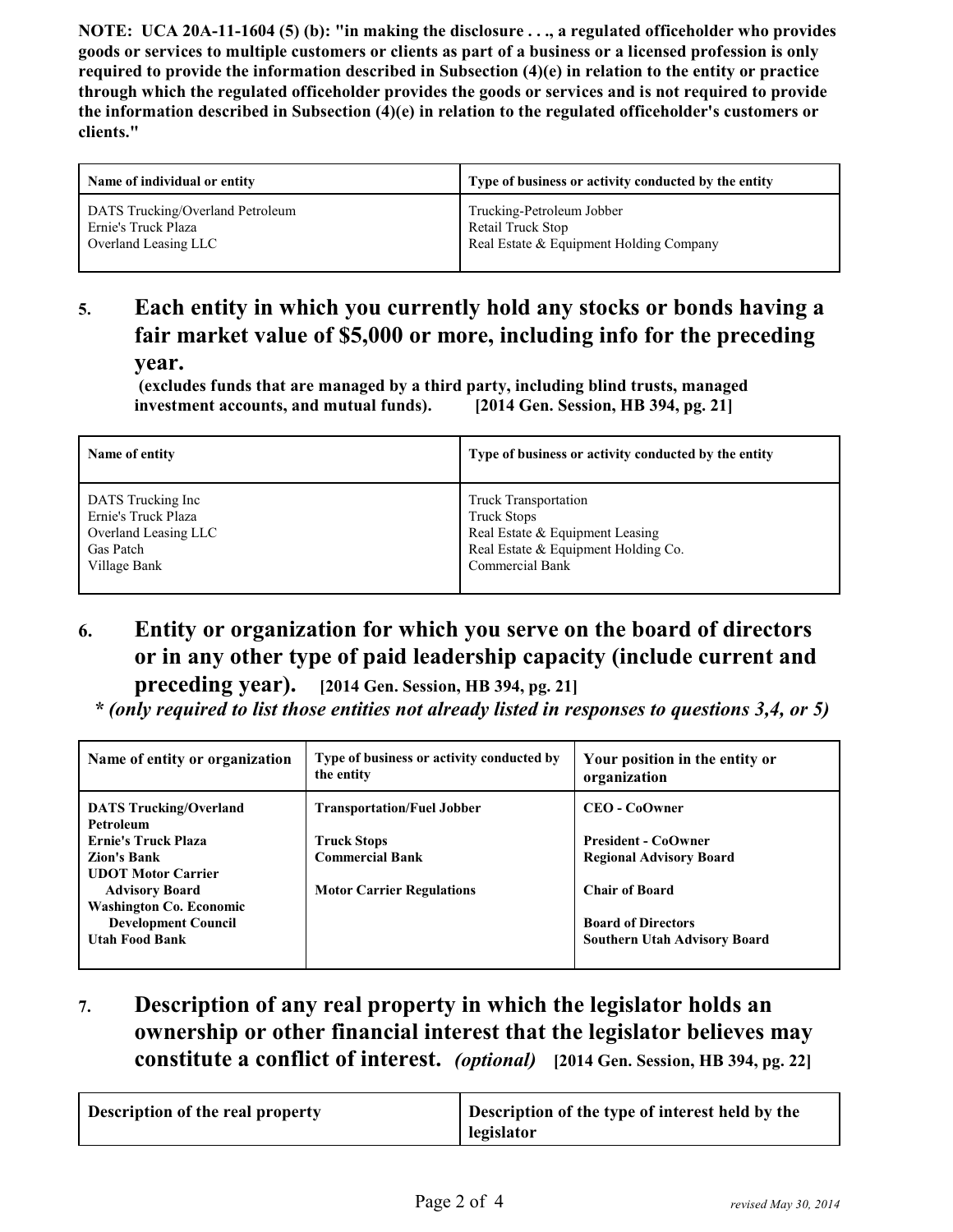### **8. Name of spouse and any other adult residing in your household who is not related by blood or marriage. [see 2014 Gen. Session, HB 394; pg. 22]]**

**Name of SPOUSE:** 

**JoAnn**

**Names of OTHER ADULTS residing in home who are not related by blood or marriage:**

**9. Employment information for your spouse and any other adult residing in your household that is not related to you by blood or marriage include current employer and employer(s) during the preceding year. [2014 Gen. Session, HB 394, pgs. 20 and 22]**

| <b>SPOUSE's current employer(s):</b><br><b>DATS Trucking/Overland Petroleum</b>                                                                 | Address of spouse's current employer(s)<br>321 North Old Hwy 91<br>Hurricane, Utah 84737 |
|-------------------------------------------------------------------------------------------------------------------------------------------------|------------------------------------------------------------------------------------------|
| SPOUSES's employer(s) in the preceding year:<br><b>Same</b>                                                                                     | Address of spouse's preceding year employer(s)                                           |
|                                                                                                                                                 |                                                                                          |
| Information for other adults not related by blood or<br>marriage who are living in the same home as officeholder:<br><b>NAME OF INDIVIDUAL:</b> | Brief description of employment & occupation                                             |
| <b>NAME OF INDIVIDUAL:</b>                                                                                                                      | Brief description of employment & occupation                                             |

# **10. Any other matter or interest you believe may constitute a conflict of interest. (***optional)* **(2014 Gen. Session, HB 394, pg. 22)**